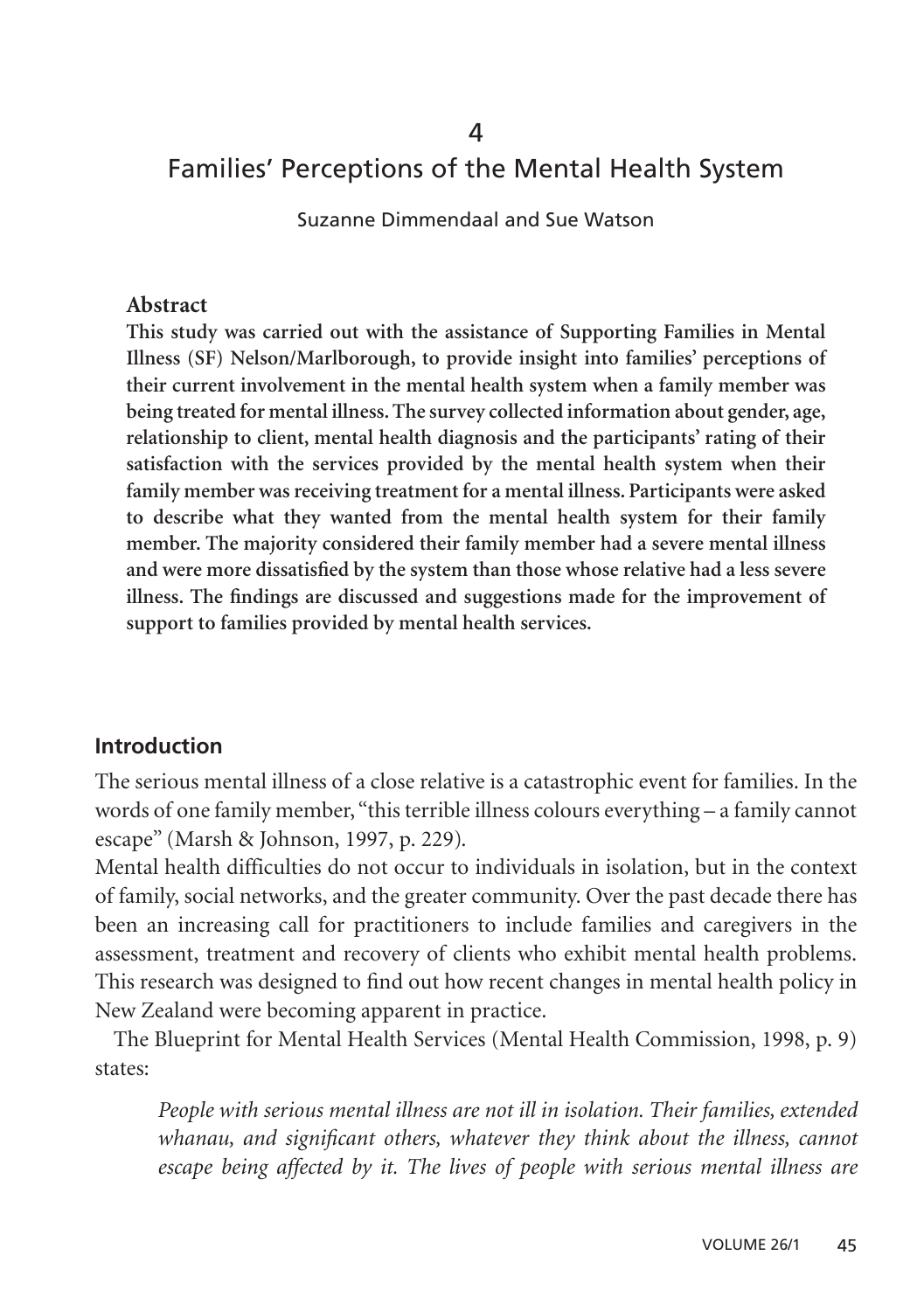*inextricably involved with the lives of those they love and care for, and the lives of those who love and care about them. Beyond the immediate family are other relatives, friends, neighbours and workmates who may have a role in the life of the person and need, therefore, to be part of the healing or maintenance programme.*

Families experience a range of emotions when a severe mental illness strikes one of their members. They feel the loss of the person who is ill, who may become a "different person". Families mourn the loss of the family member's potential, and often experience intense grief reactions. Siblings and children are often greatly affected by this experience. According to Hatfield (1990), parents whose children have schizophrenia endure difficulties with self-image where feelings of embarrassment, shame, guilt and blame persist, and because of stigmatisation they are often isolated from the community. Concerns arise about the dangerousness of the unwell relative, both to family members and to the wider community, and family members may be apprehensive about their own loss of control in the face of constant stress.

The demands of living with a relative who has a serious mental illness have been described in many recent publications (Lefley & Johnson, 1990; Marsh, 1992). Reactions to loss of control and constant stress are often not recognised by mental health professionals, despite the increasing body of literature by family workers (Alexander, 1991; Backlar, 1994; Torrey, 1995). International reports call for education and training for families to reduce the burden and the levels of stress, and for more support to help them care for their mentally ill relatives in positive ways (World Schizophrenia Fellowship, 1998). It has become increasingly obvious that professionals working with the mentally ill need to increase their recognition of the strength of families and the great burden that they have to cope with on a daily basis (Peternelj-Taylor & Hartley, 1993).

Whiteside and Steinberg (2003), writing for a New Zealand audience and using the findings of an extensive international literature, demonstrate the effectiveness of inclusion rather than exclusion of families in the treatment of schizophrenia and other mental illnesses. Falloon (1999) argues that the use of family and community systems significantly diminishes the rates of relapse of clients with mental health illness and the provision of support services to caregivers in families in New Zealand can considerably reduce their stress levels. Thus there is considerable support in the literature for the benefits of involving families in management of the mental illness of a relative.

The evolution of the family-professional relationship, which is the current philosophy behind the practice, can be understood in terms of three eras.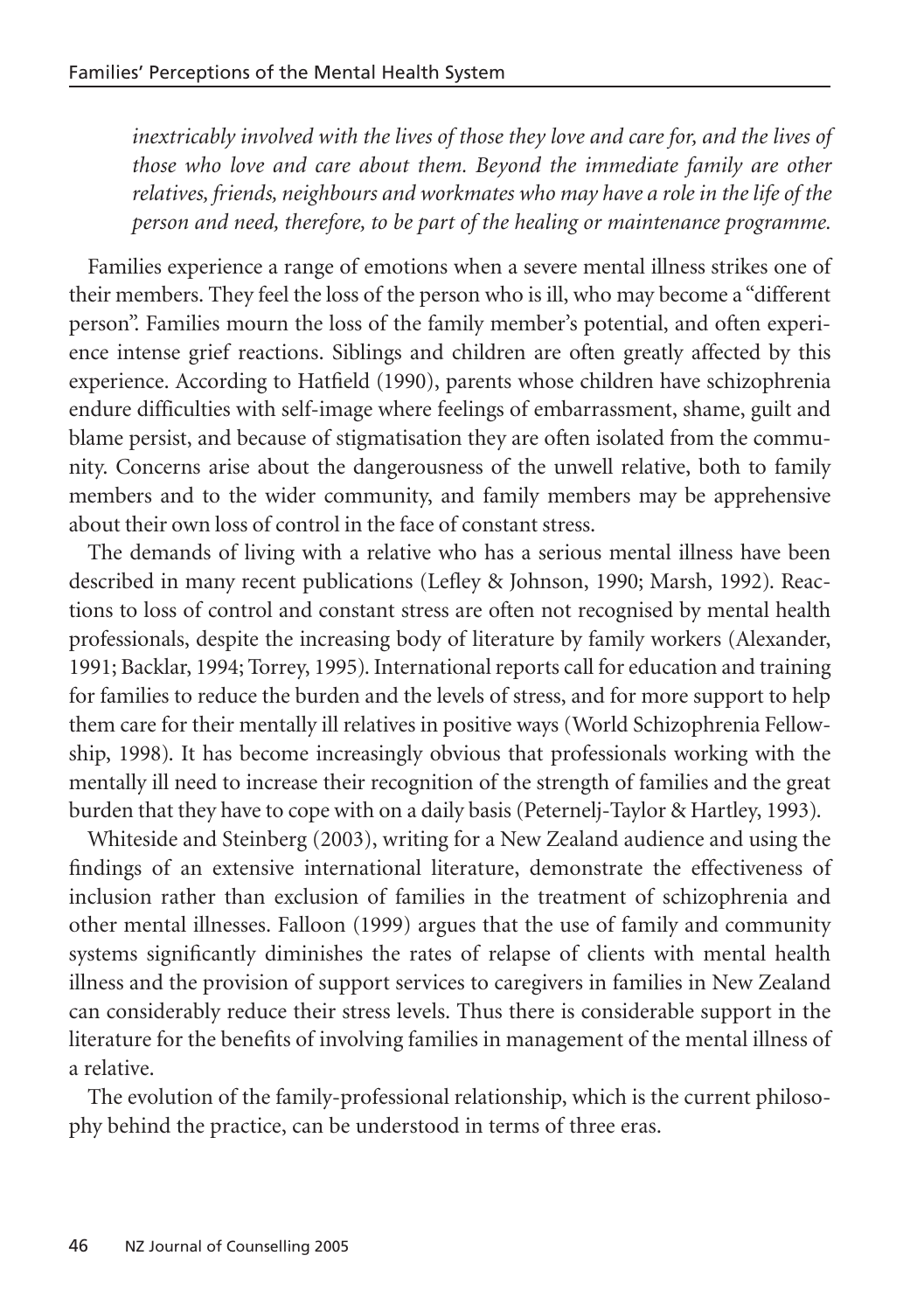## Institutional care

Until recently, the need to control people with mental disorders was perceived as more important than individuals' need for treatment, hence people were institutionalised (Lefley, 1996). Prior to World War II, during the institutional era, patients with mental illness were sent to state hospitals and isolated from their families. While in these institutions, the patients' families had very little contact with them or with the professionals caring for them. Families were generally ignored. They were therefore denied any knowledge of the diagnosis or treatment of their family member and were unable to provide any effective support or care. Before deinstitutionalisation, it has been reported that some families were told at the hospital doors to "pretend that their children were already dead" (Marlatt, 1988, p. 7).

## Psychiatric drugs

In New Zealand, psychiatric drugs began to be used around the late 1950s. These medications were effective in curbing bizarre distortion of perception, thoughts and feelings, and provided the opportunity for more humane care for people with severe mental illnesses like schizophrenia. At this time the government policy in New Zealand supported this, and change occurred which resulted in institutionalised mental health clients being discharged into what was known as integrated community care. The goals of this model were to transfer residents of psychiatric hospitals into the community and to avoid the need for residential care through early treatment.

At this point contact between families and professional mental health workers increased, but because of the widespread belief that mental illness resulted from a dysfunctional family environment families often found themselves being held accountable for the illness of their family member. Describing this earlier era, Keith (1997) states, "… families were four times punished, blamed for causing the illness, forced to watch deterioration of their loved one, excluded from treatment plans and required to pay for such treatment".

Deinstitutionalisation became the focus of mental health policy and has remained in controversial favour ever since. Concerns have been raised, such as lack of appropriate and sufficient community support and rehabilitation facilities, lack of trained professional staff to manage the care of clients in the community, and lack of resources to provide information, education and support for families who then had the task of caring for their family members as well as dealing with the stigma of social perceptions about mental illness. Thus during the early years of deinstitutionalisation the family-professional relationship was distant (Brookes & Thompson, 2001).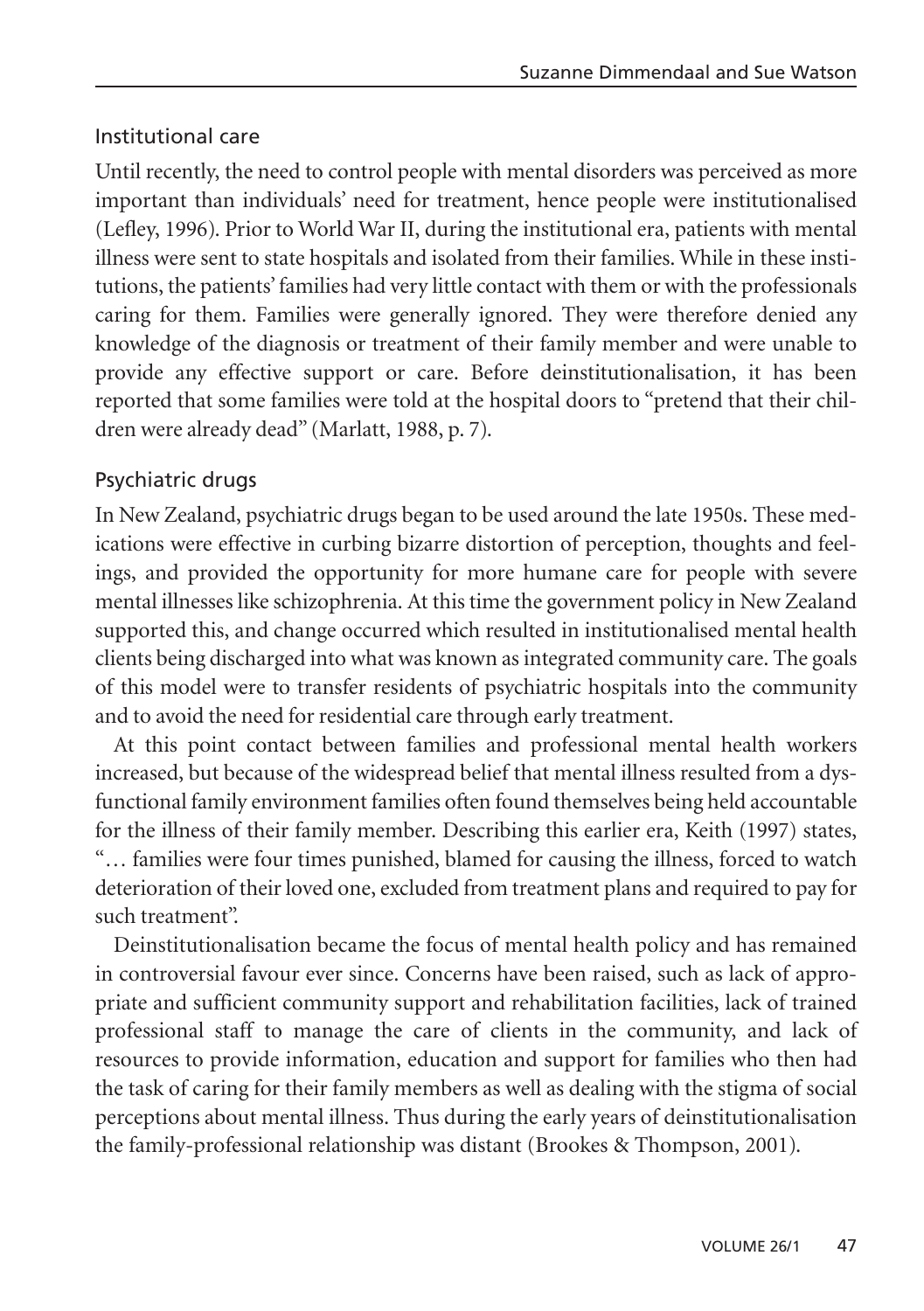## Community integration

The philosophy currently being promoted is distinguished by increasing community integration and participation by people with mental illness. This has promoted a shift towards a more constructive family-professional relationship. The intention of this model is to be collaborative and to build on the strengths and contributions of both groups. Involvement of family members is considered to be vital from the onset of an individual's illness. The World Schizophrenia Fellowship (1998) suggests that alliances need to be made between family carers, clinicians and those with major mental illness. A philosophy needs to be adopted which promotes mutual respect, trust and understanding among all parties, and which values family expertise.

## **The present situation in New Zealand**

It is claimed that one in five people in New Zealand will experience a mental illness at some stage in their lives (Oakley-Browne et al., 1989). According to the Mental Health Commission, a crown entity which reports on the implementation of the National Mental Health Strategy, there are 60,000 New Zealanders who have ongoing mental illness (Coddington, 2001). This suggests that there are at least this many family members who are significantly involved in these people's lives.

When people with mental illnesses were institutionalised there was a perception in the community that they were dangerous, but very little opportunity was provided for the community to understand the differing nature of mental illness and its effect on individual lives. With deinstitutionalisation there have been cases where community supports have been inadequate and medication regimes have not been followed. Media reporting of crimes and suicides that have involved seriously disturbed mental health clients and increasingly intolerant levels of family distress has led to family involvement being considered a necessity when clients are involved with the mental health service.

As a consequence of these incidents, a report was commissioned (Mason Report, 1996) and this led to the establishment of the Mental Health Commission. An amendment to the Mental Health Act was introduced by the National government in the wake of the Raurimu massacre (as it has become known), requiring clinicians to consult families during assessment and treatment of the mentally disordered. This amendment was passed by the Labour-Alliance government in March 2000, along with an announcement that there would be a significant increase in funding for mental health.

Following the Mason Report, the National Mental Health Standards were established in June 1997 (Ministry of Health, 1997a). These were intended to apply to all mental health providers across New Zealand, and were used to complement existing standards and to inform consumers, their families and the New Zealand community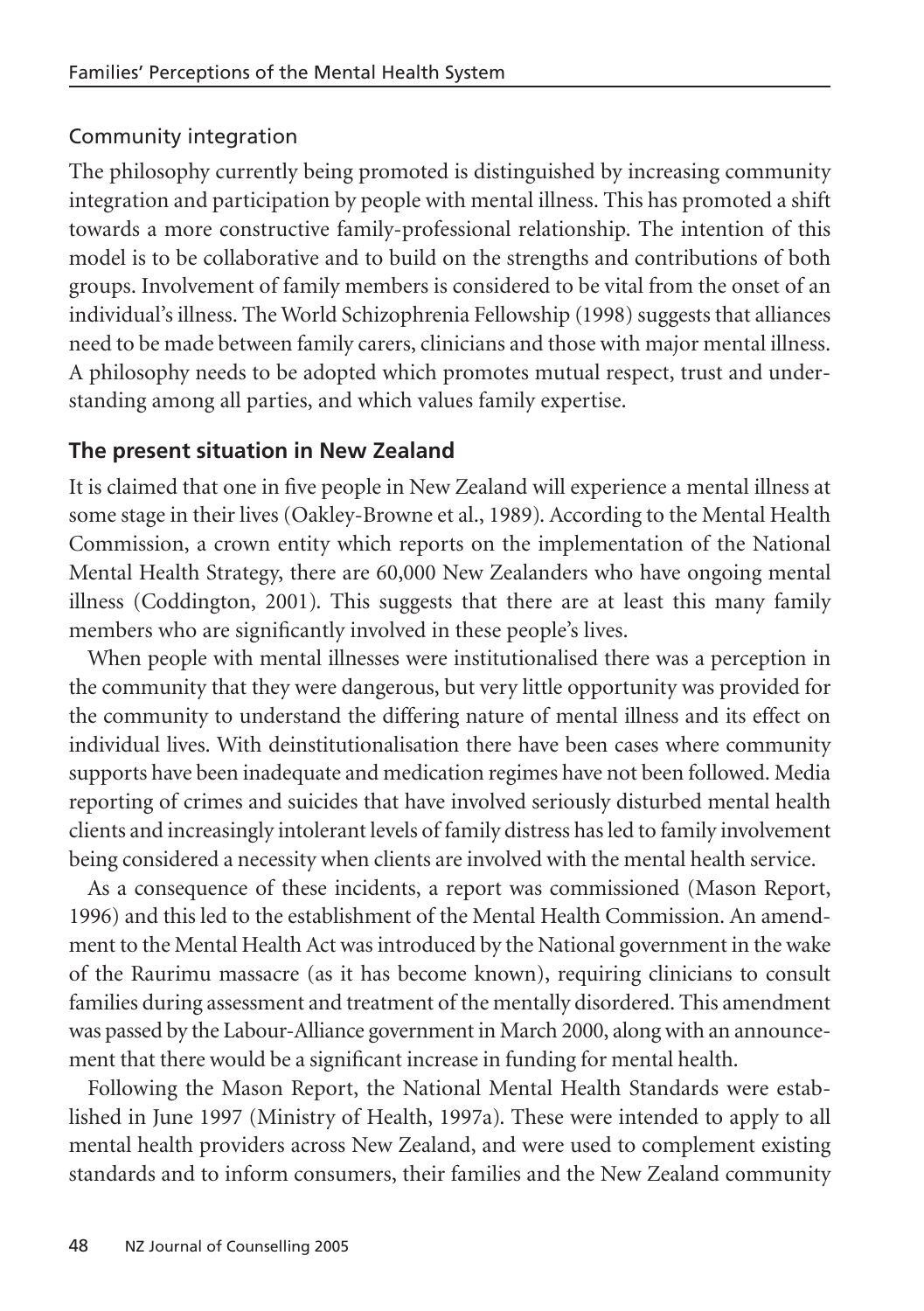what to expect from a mental health service. Standard 10 of the National Mental Health Standards clearly stated that families and carers were to be involved in the planning, implementation and evaluation of the mental health service. Standard 10.3 specifically states that the mental health service will assist with education and support for families, carers and staff to maximise family and carer participation in the service.

Following these standards, the document *Moving Forward* was produced in July 1997 (Ministry of Health, 1997b) as a plan to outline goals and strategic directions for the development of mental health services over the next ten years. With regard to families and caregivers, the main objective was to improve the responsiveness of mental health services.

In 2001 the Ministry of Health and the Health Funding Authority jointly conducted a review of the National Mental Health Standards. This review produced what are known as the Health and Disability Sector Standards. The aims of the revised standards were: (a) to achieve better mental health services, and (b) to ensure consistency in the delivery of mental health treatment and support for every New Zealander who needs to use mental health services. Under Sector Standard 10.3, it is stated that the mental health service encourages family/whanau to provide feedback and contribute to the collective views. This includes: (a) the mental health service assisting with education and support for families/whanau to maximise their participation in the service; (b) training for staff in working with families/whanau as advisors; (c) the use of satisfaction surveys, and (d) advisors liaising with family/whanau groups or networks (Ministry of Health, 2001a).

In November 2000, the Community Liaison Committee of the Royal Australian and New Zealand College of Psychiatrists prepared the document *Involving Families: Guidance Notes: Guidance for involving families and whanau of mental health consumers/ tangata whai ora in care, assessment and treatment processes*. These guidance notes were a result of extensive consultation throughout the mental health sector during 1999. They set out some ways in which families can be involved in the delivery of mental health services to their family members as well as ways that mental health services can more effectively work with families. They suggest ways in which people working in the mental health area can ensure that families can access information, education and support in culturally appropriate ways. A more recent document, which reiterates the importance of family involvement in the care of mentally ill clients, is the Health and Disability Act 2001 (Ministry of Health, 2001b). This standard states the importance of consumer rights and providers' obligations.

Processes currently in place for monitoring of National Mental Health Standards have been in operation throughout New Zealand over the last two years. These include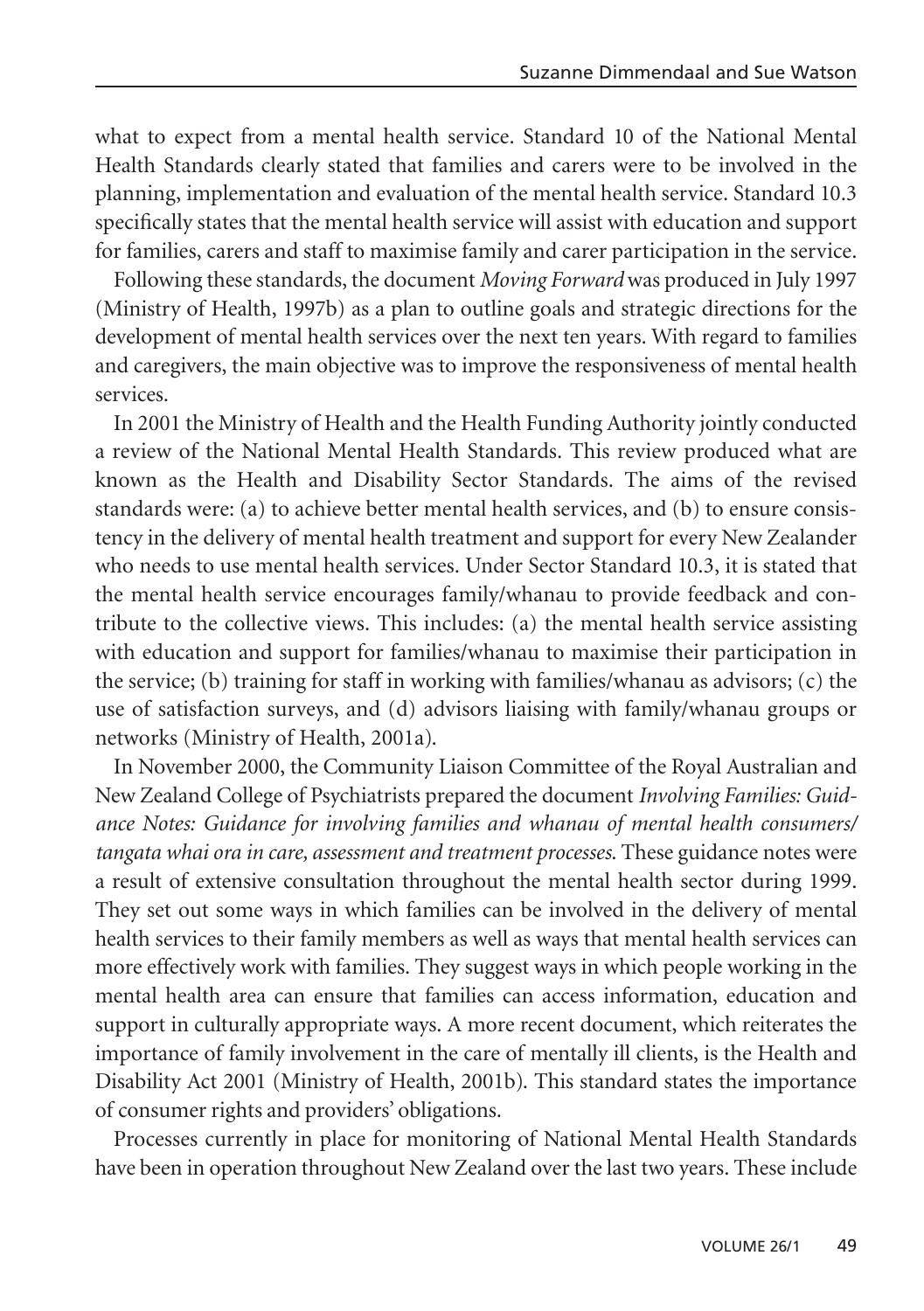self-audits, reporting as specified in contracts with health funders, and independent audit and review.

From the point of view of the general public there has been a proliferation over several years of government reports and coroners' findings emphasising the necessity of including families in mental health assessment, treatment and care. The claim that there is a need to involve families has gained support from the much publicised cases of Mark Burton, Lachlan Jones and their families. Despite the present climate in mental health, where it seems that services are making genuine attempts to involve families in the support of clients, public debate continues as to whether the professional-family relationship is really collaborative as is suggested and intended. The present study is motivated by the desire to find out whether the policy changes in the mental health system are perceived by the families of people with mental illnesses to be producing the services that are needed.

## **Methodology**

This study was carried out with the assistance of the organisation Supporting Families in Mental Illness (SF). The Nelson and Blenheim branches agreed to distribute the approved survey forms to members. Once approval was obtained from the Massey University Human Ethics Committee, 50 questionnaires were posted to the branches of SF, and 36 were returned.

Each questionnaire was accompanied by an information sheet which explained the purpose of the research and pointed out that no names, addresses or any other identifying information was sought. Questionnaires were to be returned by way of a self-addressed envelope.

The questionnaire included three sections. Section 1 sought information about gender, age, relationship to client and mental health diagnosis. Section 2 asked participants to rate their satisfaction with the services provided by the mental health system when their family member was receiving treatment for a mental illness. The rating scale ranged from one (very satisfactory) to four (very unsatisfactory) and five (not relevant). Section 3 was qualitative and asked participants, "What do you want from the Mental Health System when your family member is receiving treatment for their mental illness?" Responses to Sections 1 and 2 were tabled (see Tables 1, 2 and 3).

Data from the two centres were combined. Section 3 information was summarised and participants'"wants" were extracted from each questionnaire. Common identified themes were then derived, and the individual wants of each respondent were categorised on the basis of these identified themes.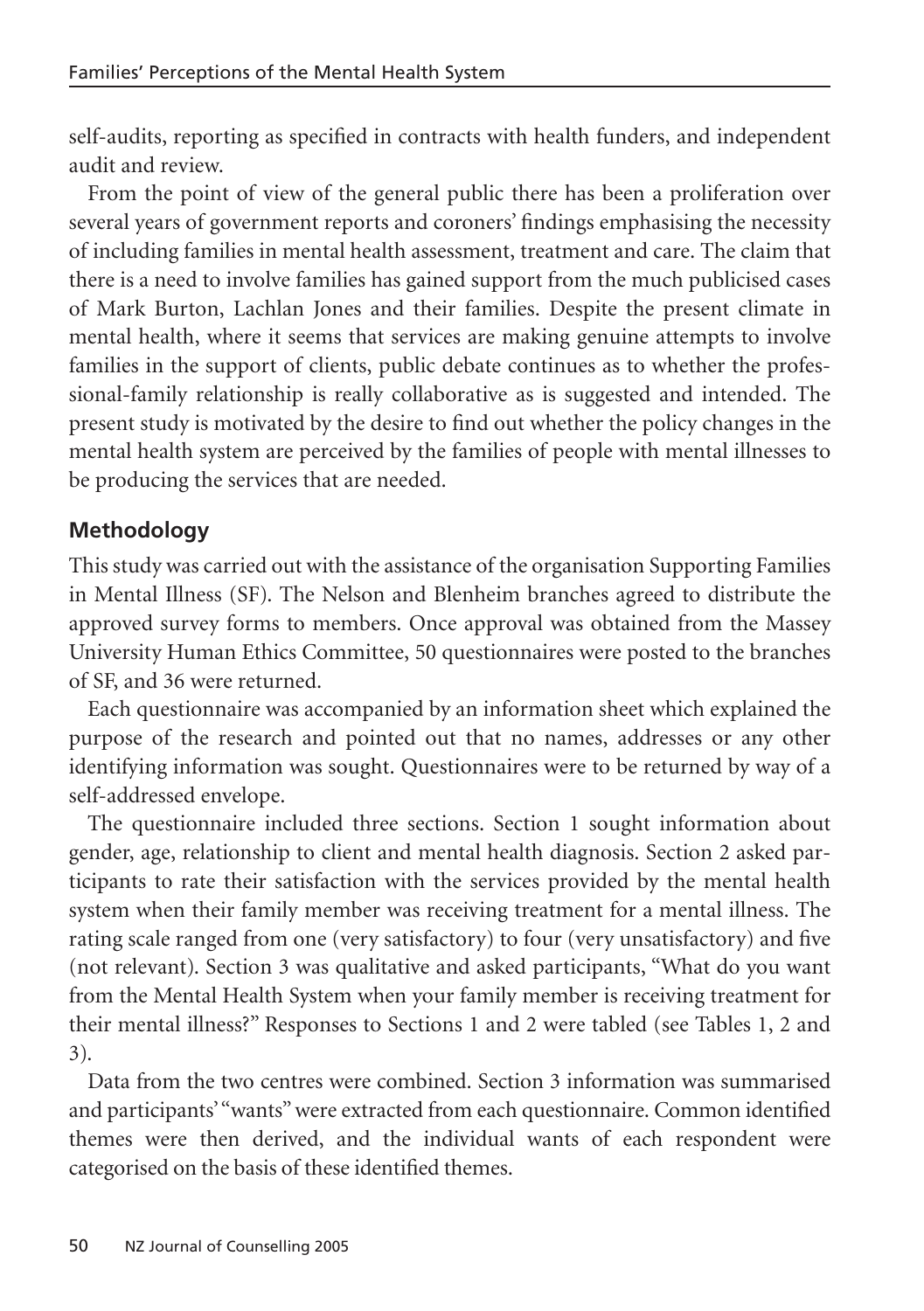## **Results**

Of the 50 questionnaires that were distributed, 36 (72%) were completed. Table 1 shows information regarding respondents' gender, age and relationship to the mental health client, and the mental health diagnosis of the client. These results show that a large percentage (81%) of the respondents were female, with 65% of these over the age of 50 years. Eighty-one percent also described themselves as parents of the family member with mental illness. Sixty-two percent of the respondents regarded their family member's illness as severe, 32% moderate and only 5% mild. The majority of family members (73%) were reported as being diagnosed with schizophrenia. Of those who completed the questionnaire a total of 65% did not fully agree that treatment received through the mental health system had improved the mental health of their family member. This included 54% who stated that they partially agreed and 11% who disagreed.

|                                          |                        | Total<br>responses | $%$ of<br>respondents |
|------------------------------------------|------------------------|--------------------|-----------------------|
| Respondent gender                        | Male                   | 7                  | 19                    |
|                                          | Female                 | 30                 | 81                    |
| Respondent age group                     | $<$ 20                 | 0                  | 0                     |
|                                          | $20 - 30$              | 1                  | 3                     |
|                                          | $30 - 50$              | 12                 | 32                    |
|                                          | $50 - 60$              | 15                 | 41                    |
|                                          | 60>                    | 9                  | 24                    |
| Relationship to client                   | Parent                 | 30                 | 81                    |
|                                          | Partner                | 4                  | 11                    |
|                                          | Sibling                | 1                  | 3                     |
|                                          | Other                  | 2                  | 5                     |
| Mental health diagnosis                  | Schizophrenia          | 27                 | 73                    |
|                                          | Depression             | 5                  | 14                    |
|                                          | Bi polar               | 5                  | 14                    |
| Regard family member illness as          | Mild                   | $\mathcal{P}$      | 5                     |
|                                          | Moderate               | 12                 | 32                    |
|                                          | Severe                 | 23                 | 62                    |
| Treatment received through mental health | <b>Disagree</b>        | 4                  | 11                    |
| system has improved the mental health    | <b>Partially Agree</b> | 20                 | 54                    |
| of your family member                    | Agree                  | 13                 | 35                    |

#### **Table 1: Results of Section 1 of the questionnaire**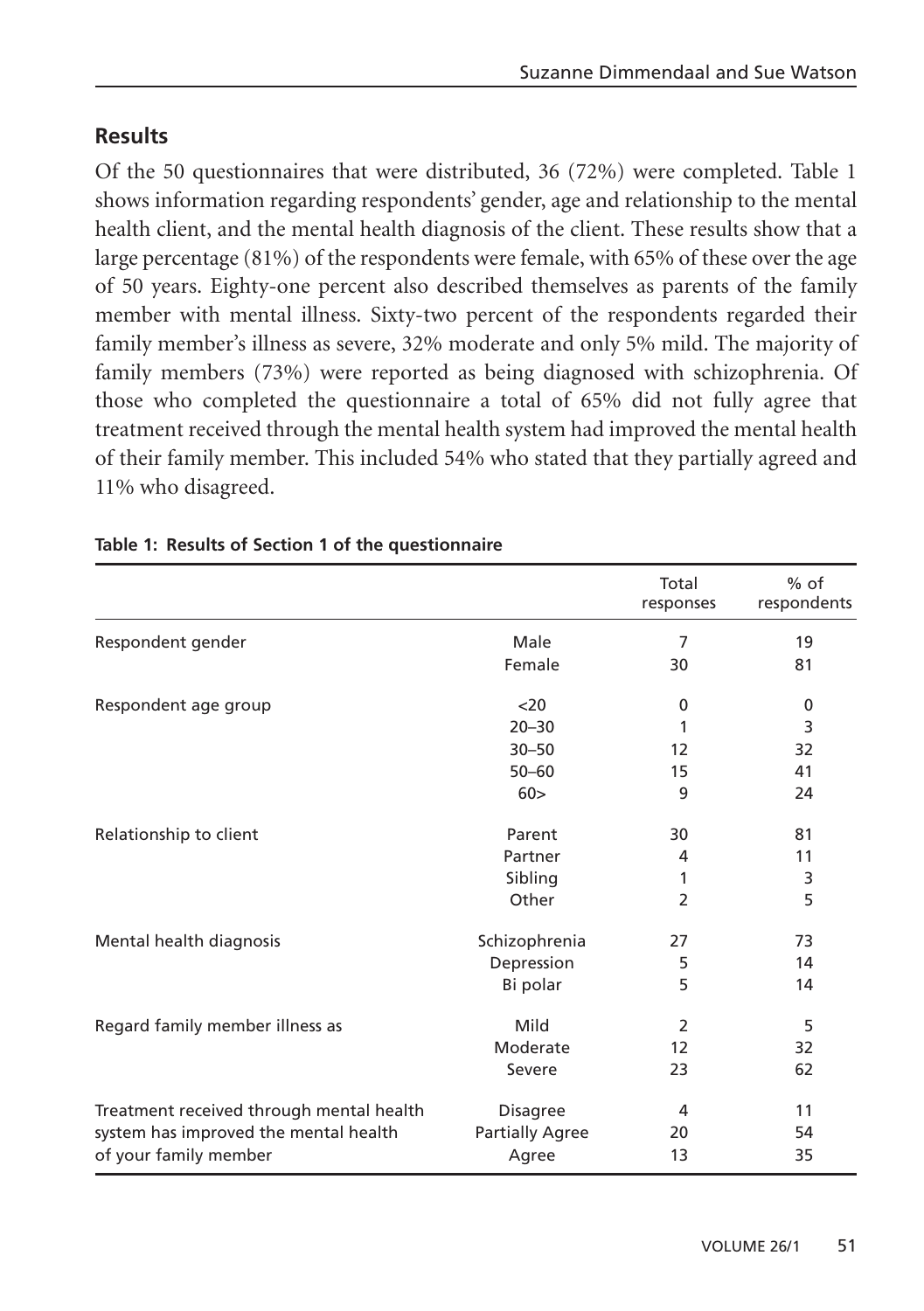The results show considerable dissatisfaction with the mental health services. Table 2 shows that 62% of the total number of respondents were unsatisfied/very unsatisfied with the amount of information provided about the mental illness of a family member. With regard to information provided about medications and their side effects, 57% of respondents reported that they were unsatisfied/very unsatisfied. Fifty-four percent of the respondents reported that skills/strategies provided by health professionals to cope with their family members' illness were unsatisfactory/very unsatisfactory.

In spite of the deficiencies highlighted by the survey, the majority of respondents (70%) reported that they were very satisfied/satisfied with the respect shown to them

|                                                                                               | No. very satisfied/<br>satisfied (%) | No. unsatisfied/<br>very unsatisfied (%) |
|-----------------------------------------------------------------------------------------------|--------------------------------------|------------------------------------------|
| <b>Support and partnership</b>                                                                |                                      |                                          |
| The respect shown to me by health professionals                                               | 26 (70)                              | 9(24)                                    |
| The acknowledgement given to my opinions<br>by health professionals                           | 16 (43)                              | 19 (51)                                  |
| Encouragement given to be involved in sessions                                                | 19 (51)                              | 17 (46)                                  |
| Attention to my cultural needs                                                                | 13 (35)                              | 5(14)                                    |
| Frequency of contact with health professionals                                                | 18 (49)                              | 19 (51)                                  |
| Overall support provided to me by the mental<br>health system                                 | 17 (46)                              | 17 (46)                                  |
| Information and education                                                                     |                                      |                                          |
| The amount of information provided about<br>my family member's mental illness                 | 12 (32)                              | 23 (62)                                  |
| Information given about management of mental<br>illness                                       | 15(41)                               | 19 (51)                                  |
| Information provided about medications and their<br>side effects                              | 14 (38)                              | 21 (57)                                  |
| Information provided about privacy/confidentiality                                            | 21(57)                               | 12 (32)                                  |
| Skills/strategies provided by health professionals to<br>cope with my family member's illness | 14 (38)                              | 20 (54)                                  |
| Information provided about community services                                                 | 14 (38)                              | 14 (38)                                  |
| Assistance/response provided by health<br>professionals during crisis                         | 23 (62)                              | 13 (35)                                  |

**Table 2: Levels of satisfaction/dissatisfaction of total group of respondents in relation to support, partnership, information and education. Percentages do not add up to 100 because of "Not relevant" responses or missing data**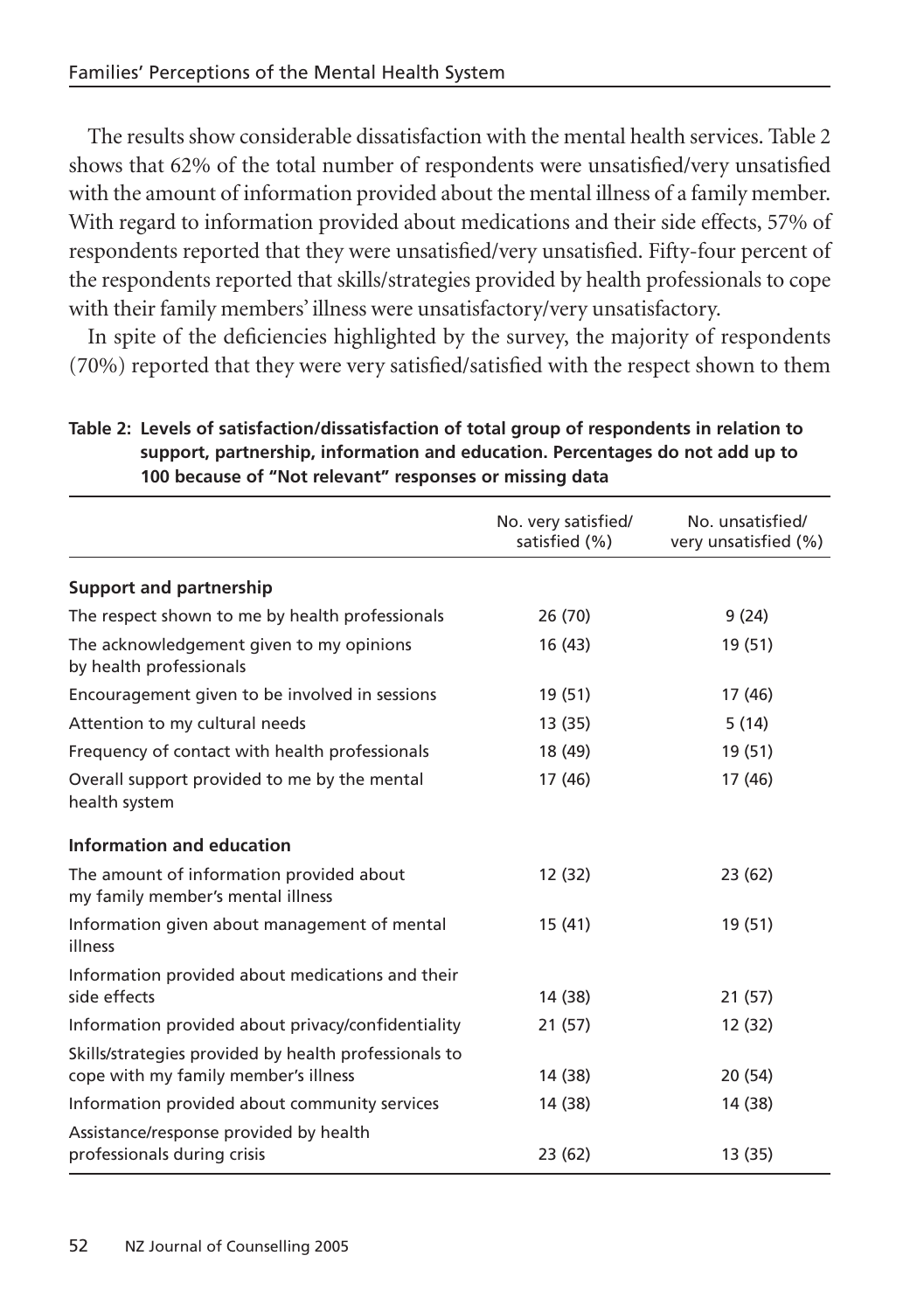by health professionals. The responses were similar regarding information provided about privacy/confidentiality (57%) and with regard to assistance/response provided by health professionals during crisis (62%).

With regard to opinions about the overall support provided to them by the mental health system, 46% reported that they were very satisfied/satisfied, and 46% reported that they were unsatisfied/very unsatisfied.

Table 3 shows the respondents' level of satisfaction/dissatisfaction according to the severity of their family members' mental illness. When data were analysed according to severity of illness, a distinct pattern emerged. Higher rates of dissatisfaction and lower rates of satisfaction for most questions were reported by respondents who described their family members as having a severe mental illness. In particular these included: acknowledgement given to respondents' opinions by health professionals; overall support provided by the mental health system; the amount of information provided about the family member's illness; management of the illness; medication and side effects, and skills/strategies to cope with the family member's illness.

| SUPPORT AND PARTNERSHIP                                                | <b>Severe</b><br>$(n = 22)$               |                                             | Mild/moderate<br>$(n = 14)$             |                                             |
|------------------------------------------------------------------------|-------------------------------------------|---------------------------------------------|-----------------------------------------|---------------------------------------------|
|                                                                        | No. very<br>unsatisfied/<br>satisfied (%) | No. very<br>unsatisfied/<br>unsatisfied (%) | No. very<br>satisfied/<br>satisfied (%) | No. very<br>unsatisfied/<br>unsatisfied (%) |
| The respect shown to me by<br>health professionals                     | 14 (64)                                   | 8(36)                                       | 13 (93)                                 | 1(7)                                        |
| The acknowledgement given<br>to my opinions by health<br>professionals | 7(32)                                     | 15 (68)                                     | 10(71)                                  | 4 (28)                                      |
| Encouragement given to be<br>involved in sessions                      | 11 (50)                                   | 11 (50)                                     | 9(64)                                   | 5(36)                                       |
| Attention to my cultural<br>needs <sup>1, 2</sup>                      | 6(27)                                     | 5(23)                                       | 8(57)                                   | 1(7)                                        |
| Frequency of contact with<br>health professionals                      | 11 (50)                                   | 11 (50)                                     | 8(57)                                   | 6(43)                                       |
| Overall support provided to me<br>by the mental health system          | 8(36)                                     | 14 (64)                                     | 10(71)                                  | 4 (28)                                      |

| Table 3: Respondents' levels of satisfaction/dissatisfaction according to the severity of the |
|-----------------------------------------------------------------------------------------------|
| family members' mental illness (mild/moderate to severe)                                      |

*continued next page*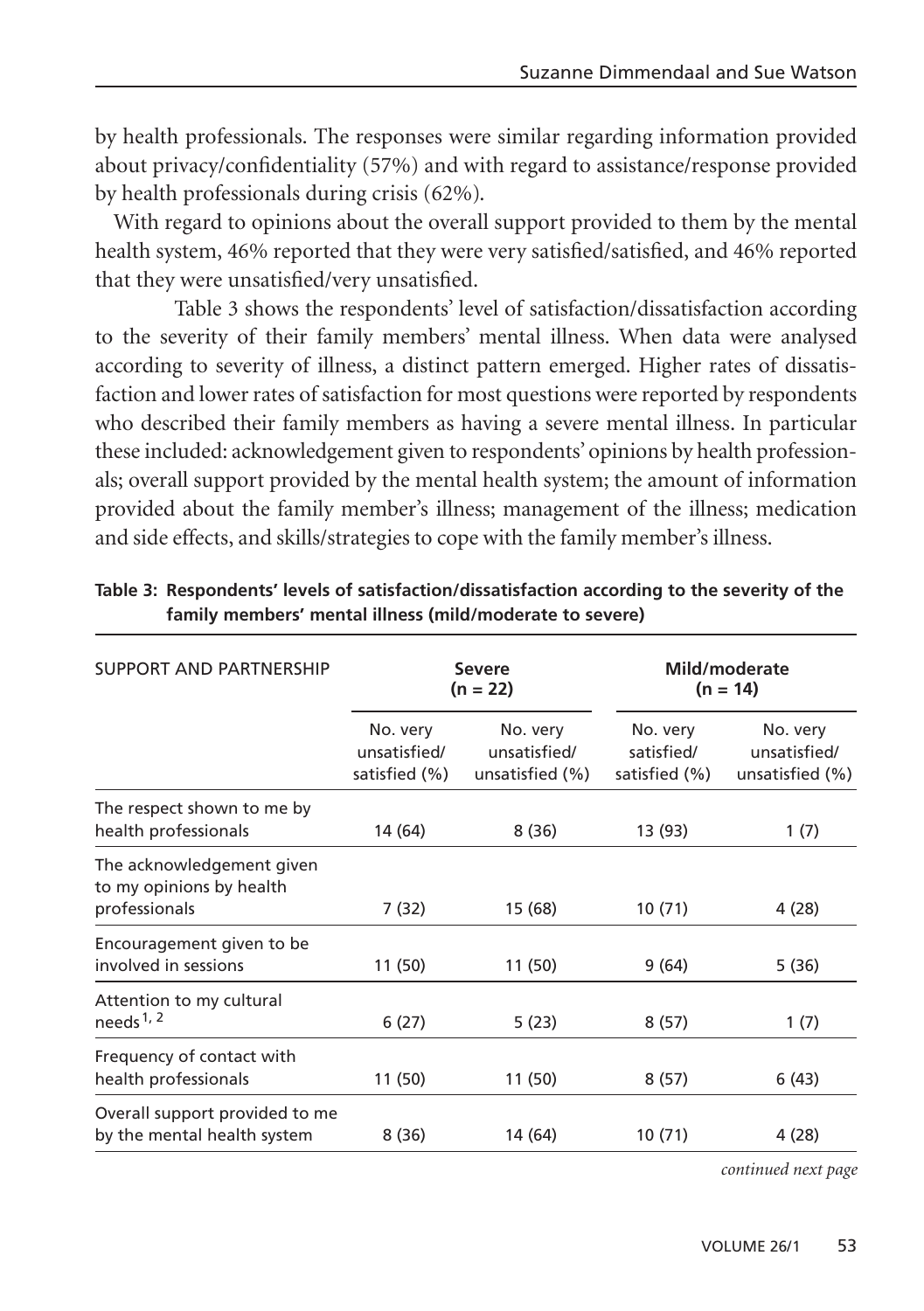| INFORMATION AND EDUCATION                                                                        |                                           | <b>Severe</b><br>$(n = 22)$                 |                                         | Mild/moderate<br>$(n = 14)$                 |  |
|--------------------------------------------------------------------------------------------------|-------------------------------------------|---------------------------------------------|-----------------------------------------|---------------------------------------------|--|
|                                                                                                  | No. very<br>unsatisfied/<br>satisfied (%) | No. very<br>unsatisfied/<br>unsatisfied (%) | No. very<br>satisfied/<br>satisfied (%) | No. very<br>unsatisfied/<br>unsatisfied (%) |  |
| The amount of information<br>provided about my family<br>member's mental illness                 | 8(36)                                     | 14 (64)                                     | 6(43)                                   | 8(57)                                       |  |
| Information given about<br>management of mental illness <sup>3</sup>                             | 8(36)                                     | 13 (59)                                     | 11 (78)                                 | 3(21)                                       |  |
| Information provided about<br>medications and their side<br>effects                              | 8(36)                                     | 14 (64)                                     | 8(57)                                   | 6(43)                                       |  |
| Information provided about<br>privacy/confidentiality <sup>4</sup>                               | 10 (45)                                   | 10 (45)                                     | 12 (86)                                 | 2(14)                                       |  |
| Skills/strategies provided by<br>health professionals to cope<br>with my family member's illness | 8(36)                                     | 14 (64)                                     | 9(64)                                   | 5(36)                                       |  |
| Information provided about<br>community services                                                 | 9(40)                                     | 13 (59)                                     | 8(57)                                   | 6(43)                                       |  |
| Assistance/response provided by<br>health professionals during crisis                            | 11 (50)                                   | 11 (50)                                     | 12 (86)                                 | 2(14)                                       |  |

#### *Table 3 continued*

Notes

1. Eleven respondents in the severe category rated this question not relevant.

2. Five respondents in the mild/moderate category rated this question not relevant.

3. One respondent in the severe category rated this question not relevant.

4. Two respondents in the severe category rated this question not relevant.

Response rates for satisfaction and dissatisfaction were similar with regard to involvement in sessions, frequency of contact with health professionals, and information provided about privacy and confidentiality. Those respondents who reported their family member as having a mild or moderate mental illness were much more satisfied with the mental health system, except for the amount of information provided about the family member's illness, where 57% were unsatisfied/very unsatisfied.

Table 4 presents the common themes from the answers to open-ended questions asked of respondents regarding what they wanted from the mental health system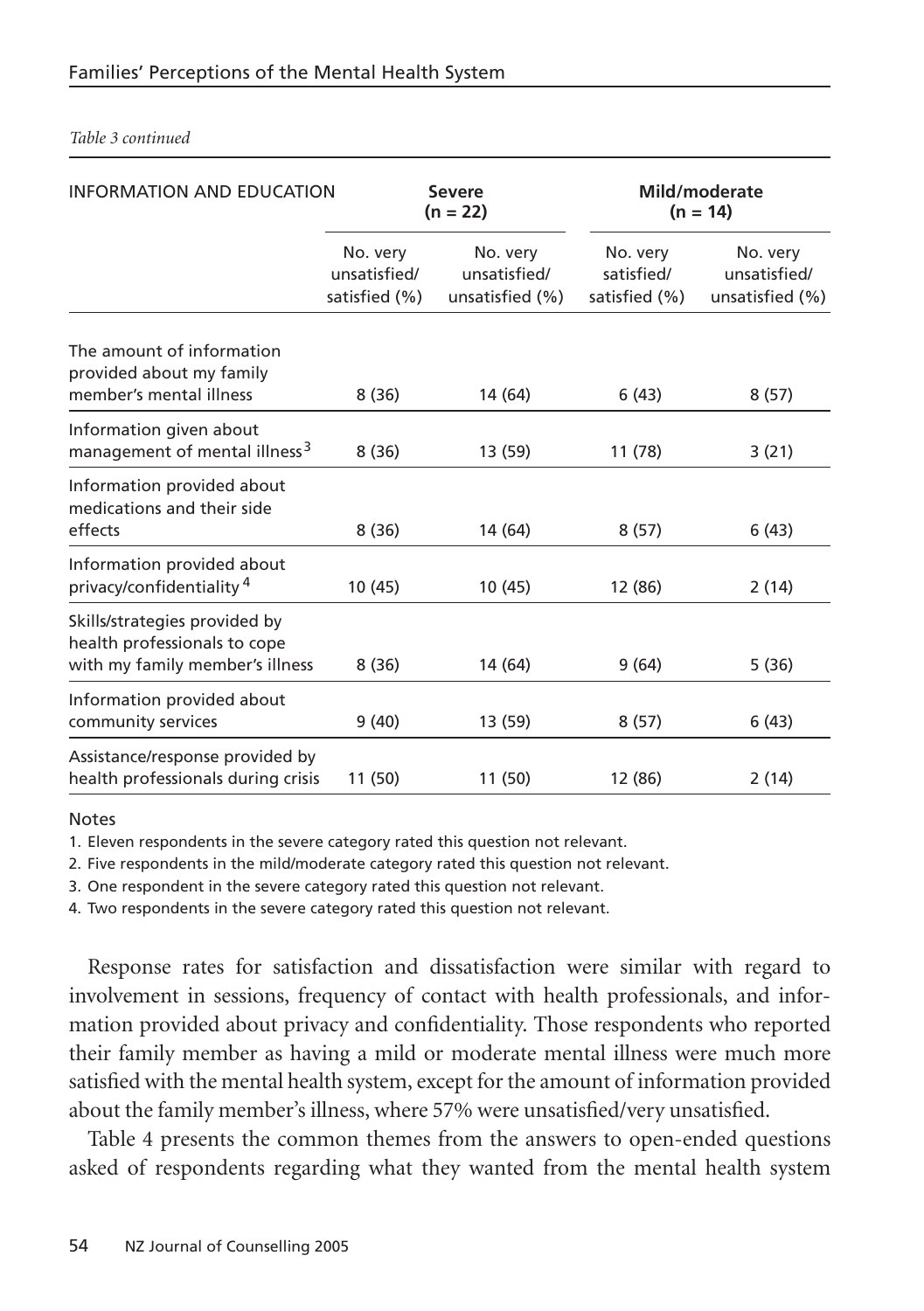|    |                                                                                                                                                                                               | $%$ of<br>respondents |
|----|-----------------------------------------------------------------------------------------------------------------------------------------------------------------------------------------------|-----------------------|
| 1. | Communication with family/carers: involvement of family in diagnosis,<br>treatment and management                                                                                             | 72                    |
| 2. | Education on medication, medication side effects, the mental illness<br>including early crisis warning signs and coping strategies.<br>Also cover legal rights and support agencies available | 56                    |
| 3. | Opinion/knowledge/confidentiality of family member acknowledged                                                                                                                               | 42                    |
| 4. | Post discharge monitoring                                                                                                                                                                     | 17                    |
| 5. | Post discharge supervised accommodation and support                                                                                                                                           | 14                    |
| 6. | Meaningful and organised activities                                                                                                                                                           | 14                    |
| 7. | Drop-in centres                                                                                                                                                                               | 8                     |
| 8. | More attention by health professionals to drug side effects                                                                                                                                   | 8                     |
| 9. | Professional counselling available as parallel treatment to medication                                                                                                                        | 8                     |
|    | 10. Improved in-patient facilities                                                                                                                                                            | 8                     |
|    | 11. Consistent contact with health professionals                                                                                                                                              | 8                     |
|    | 12. Respite care facilities                                                                                                                                                                   | 6                     |
|    | 13. Increased number of appropriately trained health professionals                                                                                                                            | 6                     |
|    | 14. Holistic approach to treatment vs clinical                                                                                                                                                | 6                     |
|    | 15. Family/carer consultation prior to discharge                                                                                                                                              | 6                     |
|    | 16. Careful use of the Privacy Act with the aim being overall well-being of client                                                                                                            | 3                     |
|    | 17. Transport assistance                                                                                                                                                                      | 3                     |
|    | 18. Put into contact with other families in a similar situation                                                                                                                               | 3                     |
|    | 19. Non-fragmentation of mental health care                                                                                                                                                   | 3                     |
|    | 20. Increased funding for medication                                                                                                                                                          | 3                     |
|    | 21. Education of general public re mental illness                                                                                                                                             | 3                     |
|    | Total number of respondents                                                                                                                                                                   | 36                    |

#### **Table 4: Common themes expressed by respondents regarding what family members want from the mental health system**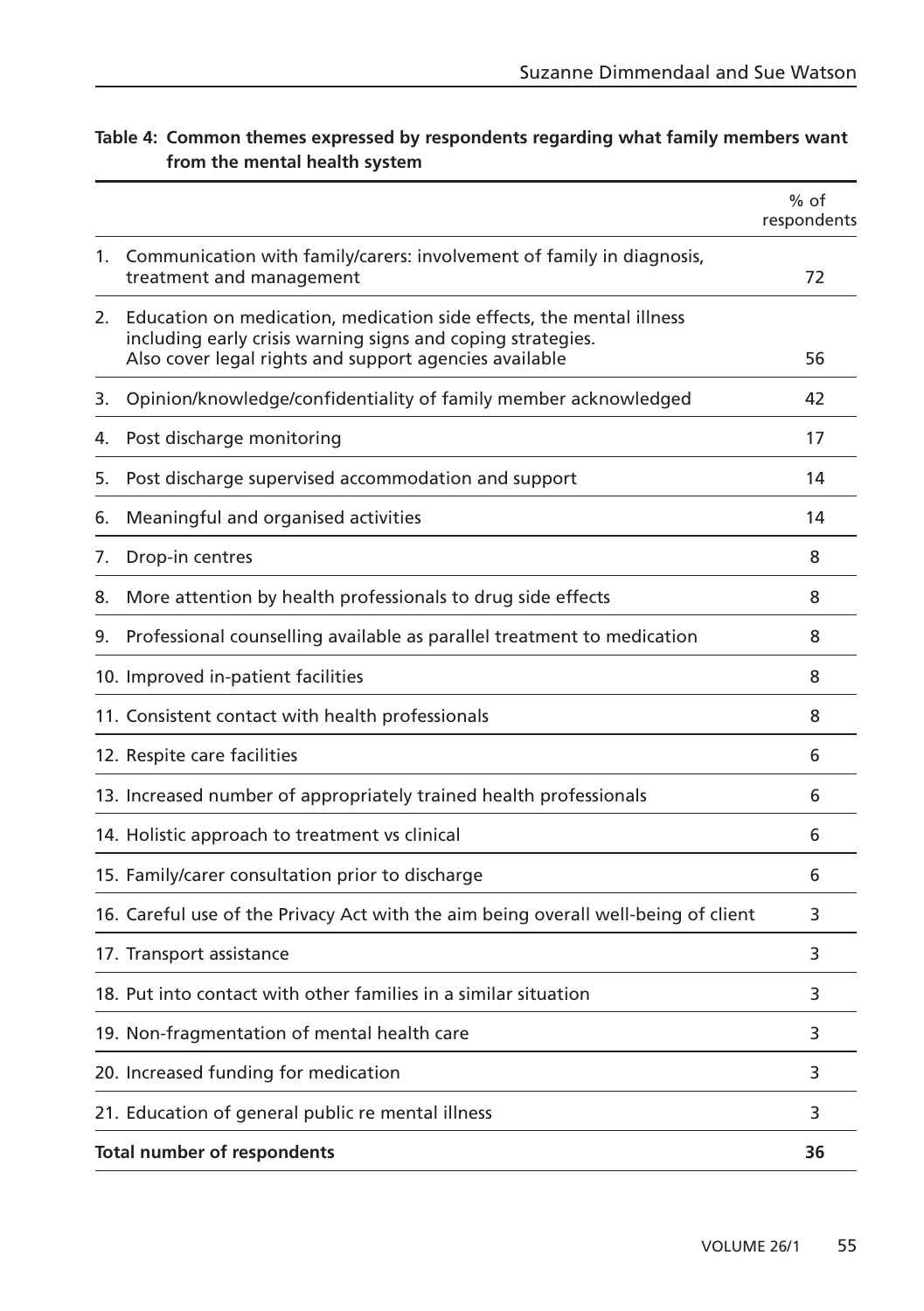when their family member was receiving treatment for their mental illness. A high number of respondents (72%) indicated a need for communication/involvement of family with regard to the treatment and management of their family member. Fiftysix percent of respondents wanted education, skills and strategies to cope with their family member, for example, in the management of their mental illness including early crisis warning signs, medication and side effects, education on their legal rights, and which support agencies were available to them. Forty-two percent of respondents also wanted acknowledgement of their opinions, their knowledge valued, and a commitment to confidentiality by health professionals. Overall this section has produced a considerable list of suggestions for ways in which the family can be assisted in their responsibilities when caring for their family member who has a mental illness.

#### **Discussion**

This study was conducted with families who were currently involved within the Nelson-Marlborough Mental Health System when their family member was being treated for mental illness and assisted by SF in this area. Although it is a small sample (36), the number of participants probably represented more than half the relevant family population in that area. Nevertheless, because of the size of this sample and the manner in which participants were selected, information obtained from this survey should be considered in relationship to the sample studied and cannot be representative of the general population of families whose member is experiencing mental illness.

Since policy documents have been pressing for the involvement of families for some years, this research was sought to investigate whether families were finding this to be happening. Key findings of this survey suggest that further support, information and skills/strategies are needed by families in coping with the impact that mental illness has on their family member.

It was the group of respondents who reported that their family member had a severe mental illness, mainly schizophrenia, who felt more dissatisfied than those who rated the mental illness as moderate. This finding highlights the importance of the need for increased supports for families when one of their members has a severe mental illness. Over the past 20 years, people with schizophrenia have spent considerably less time in hospital and much more time at home (Weidermann et al., 1994). Families of people with a severe mental illness usually have a great deal of personal investment in caring during the advent and hospitalisation phases of the illness (Hanson, 1989). Often they have sustained that investment with the return of their mentally ill family member to the community (Hatfield, 1994). Frequently the family have been the primary carers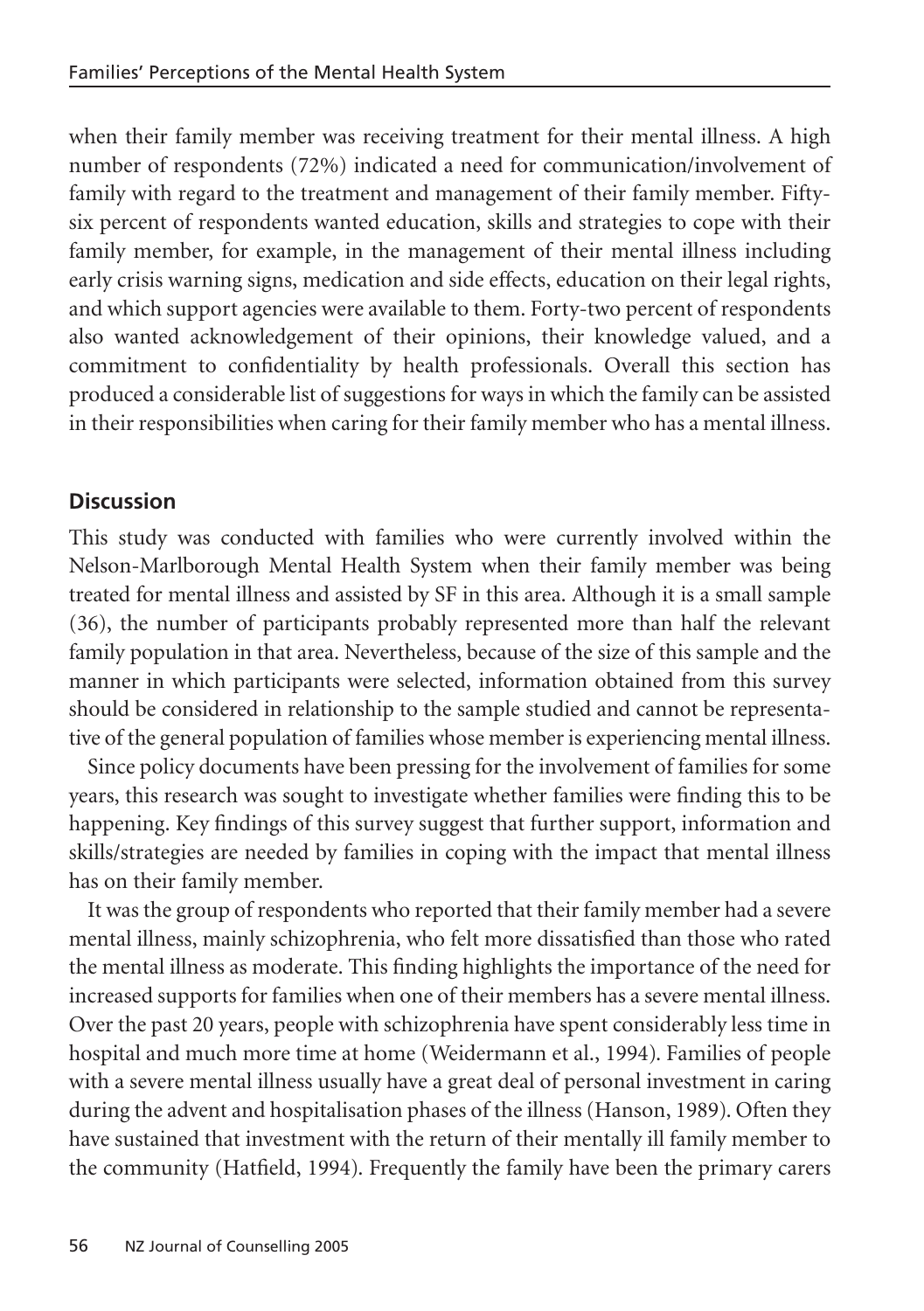for the client in the community, acting as de facto case managers for their relative with mental illness (Doll, 1976). Against this background, increasingly acknowledged has been a considerable degree of burden on relatives (MacCarthy et al., 1989), necessitating the development of mental health services that meet the needs of clients and their relatives (Smith & Birchwood, 1987).

The fact that only a small percentage of males completed the questionnaire indicates that females may be more likely to take on the primary role of caregivers for a family member with a mental illness. That caregivers are most likely to be older women suggests that mothers more readily take on this role, or sisters when mothers get too old for the task. The caregiver role is explored in studies such as those by Ascher-Svanum and Sobel (1989) and Anderson and Elfert (1989). The difficulties faced by siblings, spouses or children of individuals with mental illness may in fact be quite different from those faced by parents. Family concerns may also vary according to the stage of the illness or other factors such as the age or gender of the family member with mental illness.

A perception that there is a lack of information and education for families by mental health professionals emerged as a particular area of concern in this study. This is not an unusual finding in research of this type over recent years in New Zealand and elsewhere. Families require information and education such as understanding the mental illness, knowledge of medications and their side effects, and information on skills and strategies to cope with their family member's mental illness (Biegel & Yamatani, 1986; Hatfield et al., 1982). The impact of living with a relative with schizophrenia has been the focus of a number of studies (Baker, 1989; Smith, 1991; Whitfield & Virgo, 1989). Heywood-Jones (1987) and Laffey (1978) outlined the problems caregivers face, and identified the common need for both more support and more information (Wheeler, 1994). The replies to Section 3 of the questionnaire indicate that much more needs to be done by mental health professionals for family members in this local area if the policies of the service are to be achieved in practice.

The question needs to be raised as to why health professionals are not providing what is so clearly documented as needed by families and what the barriers are that prevent implementation of family education, training and support programmes. Consideration may need to be given to historical factors such as the way in which families were viewed negatively, educational and social treatments not being seen as important, and the level of funding provided for family psycho-education programmes. Other factors may also include inadequate training of professional mental health workers, inappropriate use of the Privacy Act, the mental health systems' inability to manage current resources, and finally, mental health clients being treated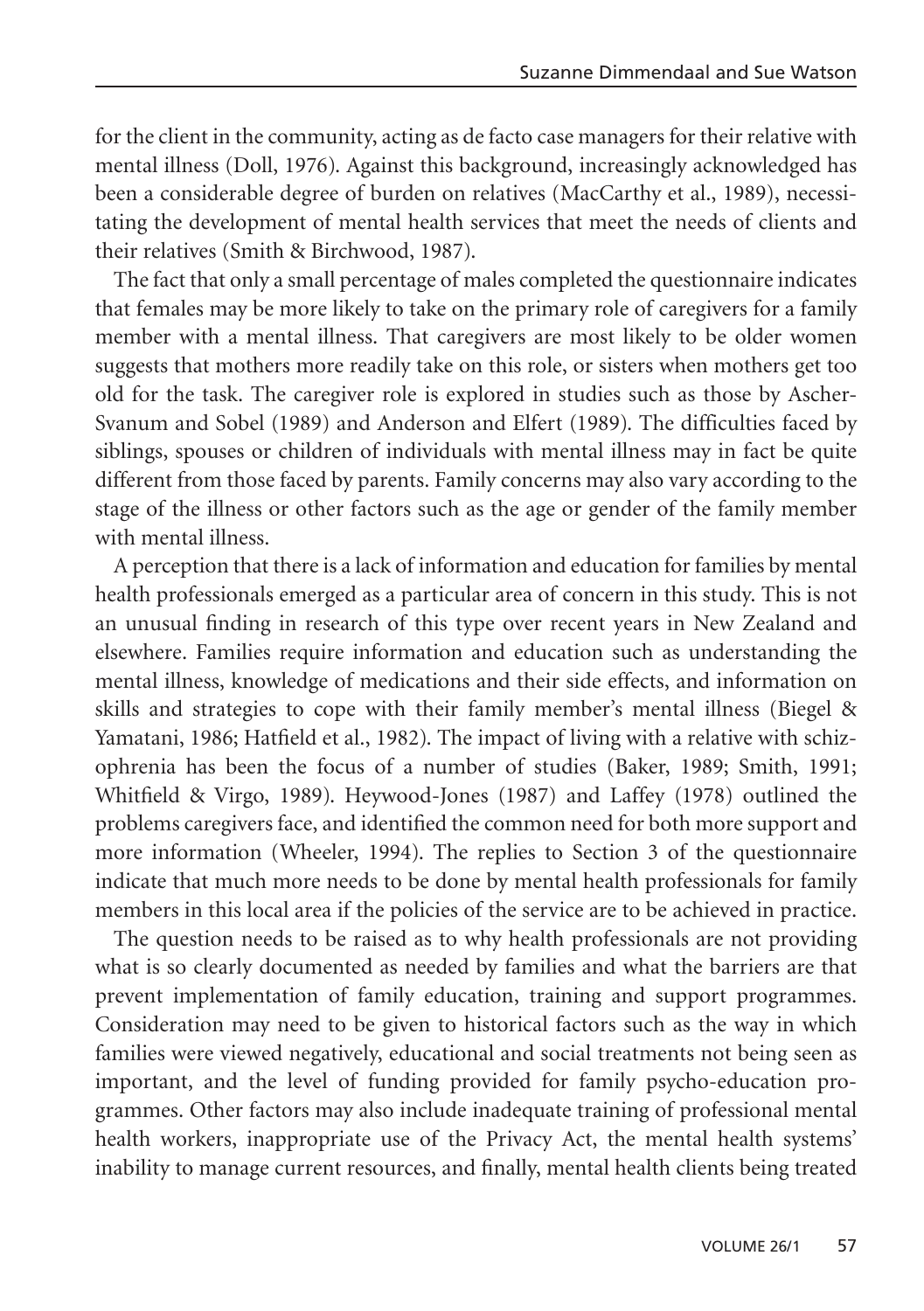as individuals rather than collectively as part of a family (Whiteside & Steinberg, 2003; World Schizophrenia Fellowship, 1998).

The need to include families in the treatment of family members with mental illness has been well recognised in New Zealand and strategies continue to be implemented, evaluated and developed to encourage appropriate family and carer participation and involvement. Findings from the present study, however, indicate that for this sample of families a gap remains between expected and actual delivery of family involvement, suggesting that this needs to be an ongoing process that should be systematically reviewed.

This study calls for the ongoing development of a strategy for the training and education of mental health professionals with regard to involving families. Of significance is the acknowledgement of each individual member's needs for support within a family. Individuals will experience a variety of needs and concerns depending upon their life stage and roles in relationships, such as parent, spouse, sibling or child. A model is needed that enhances partnership and collaboration between both the family/individual family member and mental health professionals. It is essential that the model draws on the knowledge and experience of both parties and also shows respect for the needs, desires, concerns and priorities of families. The model should have a mechanism by which families are actively supported in their involvement in the decisions that affect them and in establishing mutually acceptable goals for their family members' treatment and rehabilitation.

In this current era, families often serve as the cornerstone of their relative's support system, and they fulfil valuable roles as primary caregivers (Marsh, 1998). Considering all this, much more of a collaborative approach is required of mental health professionals in order to provide a range of family-focused services. This can occur if mental health professionals are trained to offer these services.

# **Conclusion**

The present study used a questionnaire to find out how families with a member being treated for a mental illness in a small, mostly rural, area of New Zealand perceived their involvement with the mental health system. Key findings of this survey suggest that further support, information and skills/strategies are needed by family members in coping with the impact that mental illness has on a member of the family, and especially when that is a severe mental illness. This study could therefore be seen to be a baseline study which could easily be replicated in later years to see whether mental health policies have been followed up by appropriate actions.

This study calls for the development and implementation of a strategy for the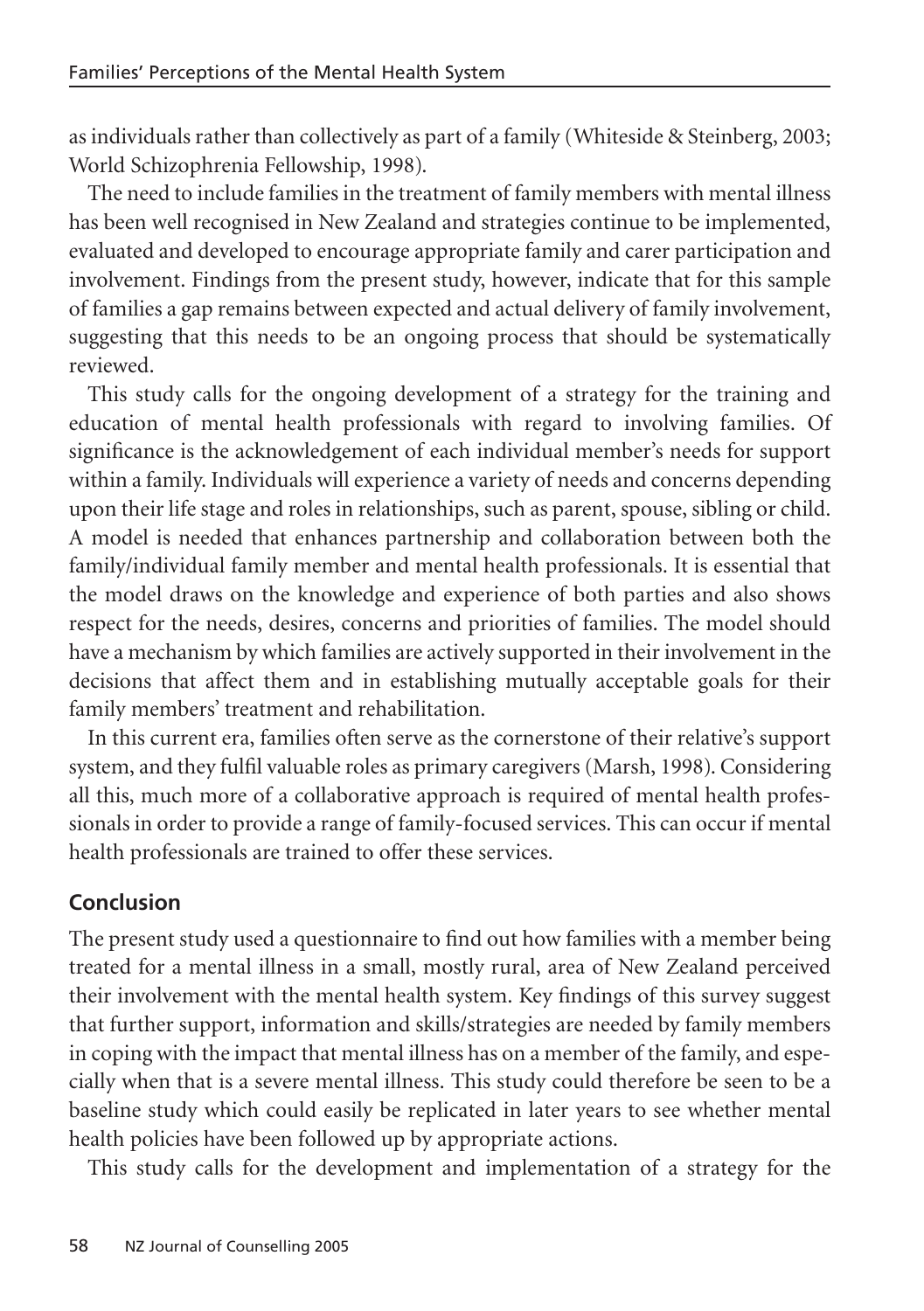training and education of mental health professionals to promote the involvement of families, and suggests a model that enhances partnership and collaboration between the family and mental health professionals. The knowledge and experience of both parties needs to be embraced, and respect shown for the needs, desires, concerns and priorities of families. Families need to be actively supported in being involved in the decisions that affect them, including the establishment of mutual goals for their family member's treatment and rehabilitation.

#### References

- Alexander, K. (1991). *Understanding and coping with schizophrenia: Fourteen principles for the relatives*. Melbourne: Schwartz and Wilkinson.
- Anderson, J.M. & Elfert, H. (1989). Managing chronic illness in the family: Women as caretakers. *Journal of Advanced Nursing, 14* (9): 735–43.
- Ascher-Svanum, H. & Sobel, T.S. (1989). Caregivers of mentally ill adults: A women's agenda. *Hospital and Community Psychiatry, 40* (8): 843–45.
- Backlar, P. (1994). *The family face of schizophrenia*. New York, Putnam.
- Baker, A.F. (1989). How families cope. *Journal of Advanced Nursing*, *27* (1): 31–35.
- Biegel, D. & Yamatani, H. (1986). Self-help groups for families of the mentally ill: Research perspectives. In M.Z. Goldstein (Ed.), *Family involvement in the treatment of schizophrenia*, pp. 58–60. Washington: American Psychiatric Association.
- Brookes, B. & Thompson, J. (2001). *Unfortunate folk: Essays on the mental health treatment in New Zealand.* Dunedin: University of Otago Press.
- Coddington, D. (2001). Still crazy after all these years. *North and South, 184*: 36–46.
- Community Liaison Committee of Royal Australian and New Zealand College of Psychiatrists (2000). *Involving families: Guidance notes: Guidance for involving families and whanau of mental health consumers/tangata whai ora in care, assessment and treatment processes.* Wellington: Ministry of Health.
- Doll, W. (1976). Family coping with the mentally ill: An unanticipated problem of deinstitutionalization. *Hospital and Community Psychiatry, 27*: 183–85.
- Falloon, I. (1999). Optimal treatment for psychosis in an international multisite demonstration project. *Psychiatric Services, 50* (5): 615–18.
- Hanson, J.G. (1989). The experience of families of people with a severe mental illness: An ethnographic view. *Social Work Research and Abstracts, 26*: 1333.
- Hatfield, A. (1990). *Family education in mental illness*. New York: Guilford Press.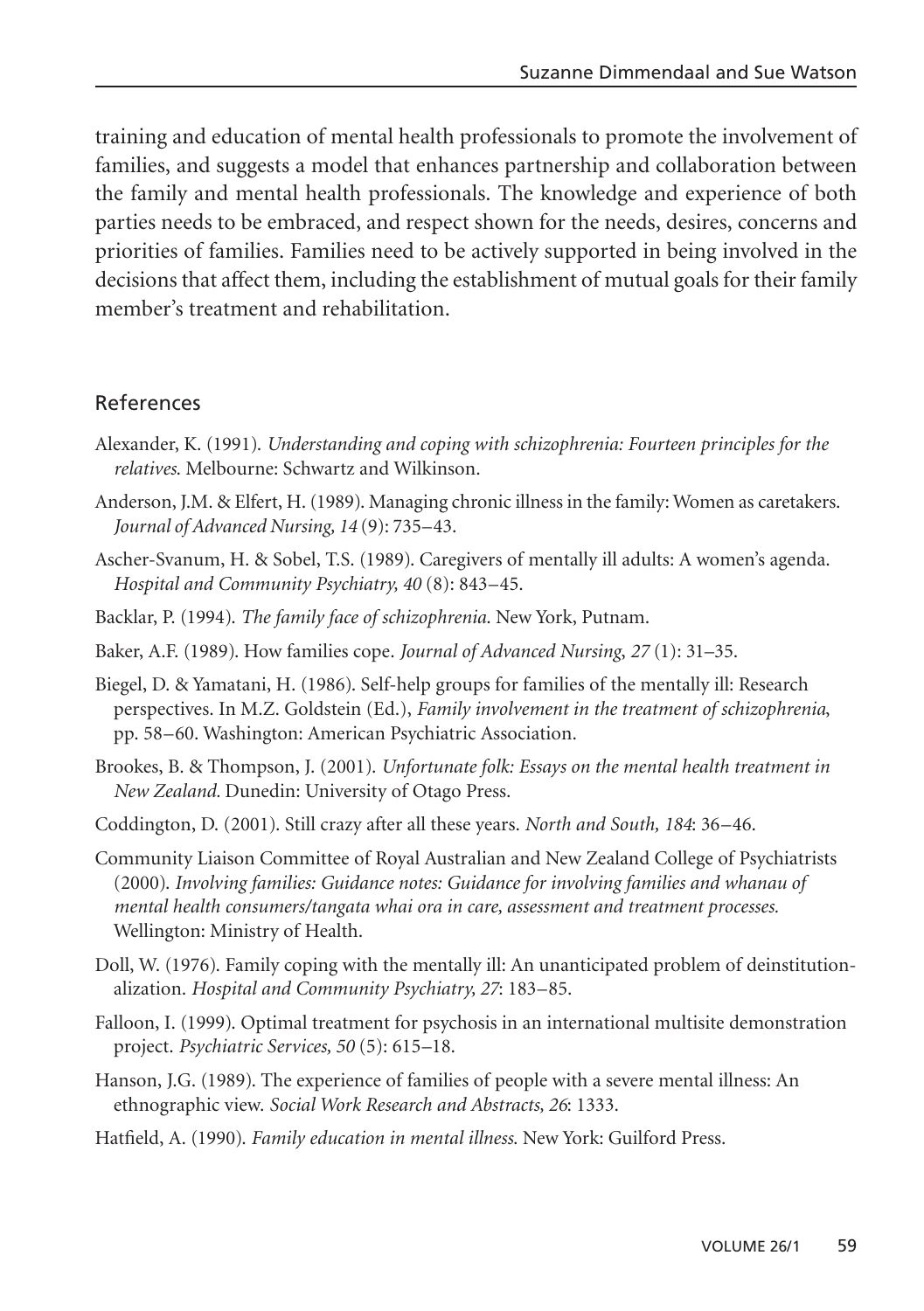- Hatfield, A.B. (1994). The family's role in caregiving and service delivery. In H.P. Lefley & M. Wasow (Eds), *Helping families cope with mental illness*. Chur, Switzerland: Harwood Academic.
- Hatfield, A., Fierstein, R. & Johnson, D. (1982). Meeting the needs of families of the psychiatrically disabled. *Psychosocial Rehabilitation Journal, 6*: 27–40.
- Heywood-Jones, I. (1987). Prisoners of care. *Nursing Times*, April 22: 44–45.
- Keith, S.J. (1997). Working together. *Journal of the California Alliance for the Mentally Ill, 8*: 9–10. In D.T. Marsh, S. Pickett-Schenck & J.A. Cook, *Families and mental health*. Retrieved 19 June 2004 from http://www.healthieryou.com/j112.html
- Laffey, T.P. (1978). *Effects of schizophrenia on the family with the relatives viewed as co-sufferers.* Unpublished Masters thesis, University of Canterbury, Christchurch.
- Lefley, H.P. (1996). *Family caregiving in mental illness*. London: Sage.
- Lefley, H. & Johnson, D. (Eds) (1990). *Families as allies in the treatment of mental illness*. Washington, DC: American Psychiatric Press.
- MacCarthy, B., Lesage, A., Brewin, C.R., Brugha, T.S., Mangen, S. & Wing, J.K. (1989). Needs for care among the relatives of long-term users of day care: A report from Camberwell high contact survey. *Psychological Medicine*, 19: 725–36.
- Marlatt, J. (1988). The role of the family in rehabilitation. *Journal of Rehabilitation*, *77*: 7–8.
- Marsh, D. (1992). *Families and mental illness: New directions in professional practice*. New York: Praeger.
- Marsh, D.T. (1998). *Serious mental illness and the family*. New York: Wiley & Sons.
- Marsh, D. & Johnson, D. (1997). The families' experience of mental illness: Implications for intervention. *Professional Psychology: Research and Practice, 28* (3): 229–37.
- "Mason Report" (1996). *Inquiry under Section 47 of the Health and Disability Services Act 1993 in respect of certain mental health services: Report of the Ministerial Inquiry to the Minister of Health Hon. Jenny Shipley.* Wellington: Ministry of Health.
- Mental Health Commission (1998). *Blueprint for mental health services in New Zealand*. Wellington: Author.
- Ministry of Health (1997a). *National mental health sector standards*. Wellington: Author.
- Ministry of Health (1997b). *Moving forward: The National Mental Health Plan for more and better services.* Wellington: Author.
- Ministry of Health (2001a). *National mental health sector standards*. Wellington: Author.
- Ministry of Health (2001b). *Health and Disability Act*. Wellington: Author.
- Oakley-Browne, M.A., Joyce, P.R., Wells, J.E., Bushnell, J.A. & Hornblow, A.R. (1989). Christchurch psychiatric epidemiology study. *Australian and New Zealand Journal of Psychiatry, 23*: 327–40.